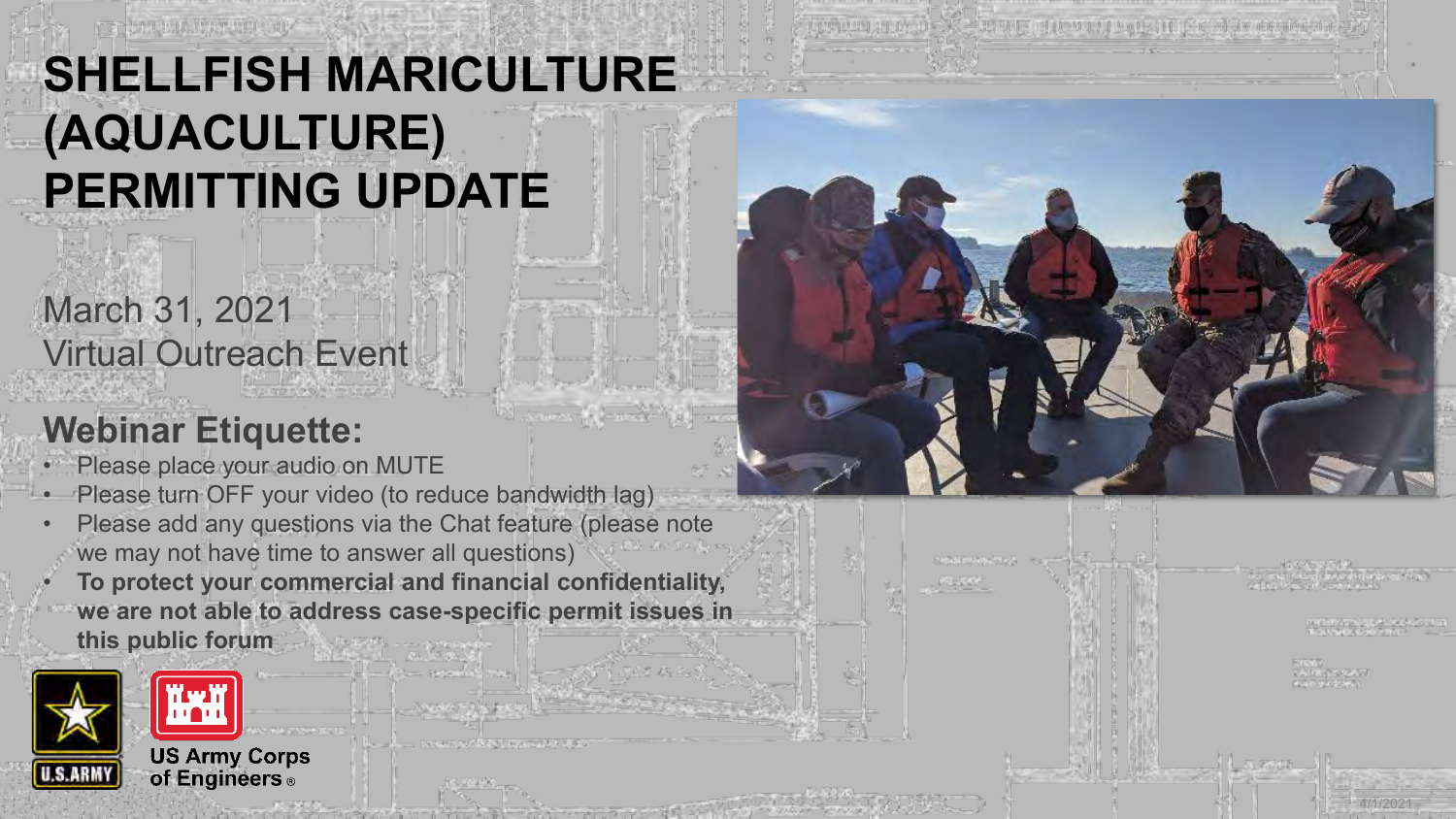

## **OBJECTIVES**



• Inform interested parties on shellfish mariculture permitting authorities, Reinforcement Team updates, permitting process procedures, completeness determinations, progress update, and general questions and answers.

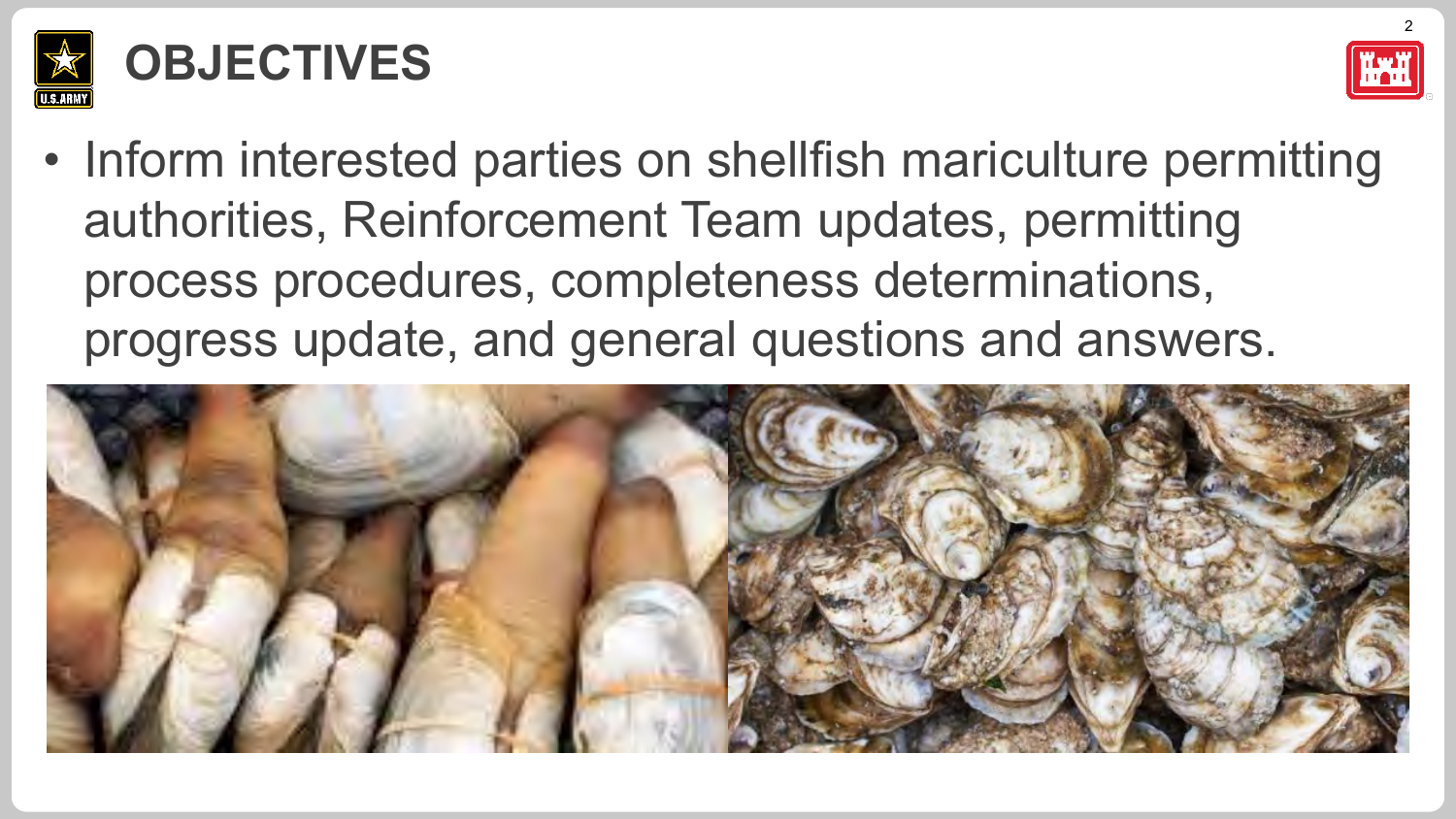

# **PRESENTATION OUTLINE**



- Permit Authorities and Permit Pathways
- Reinforcement Team
- Permit Processing, Applications & Drawings
- Website & Frequently Asked Questions (FAQs)
- Q and As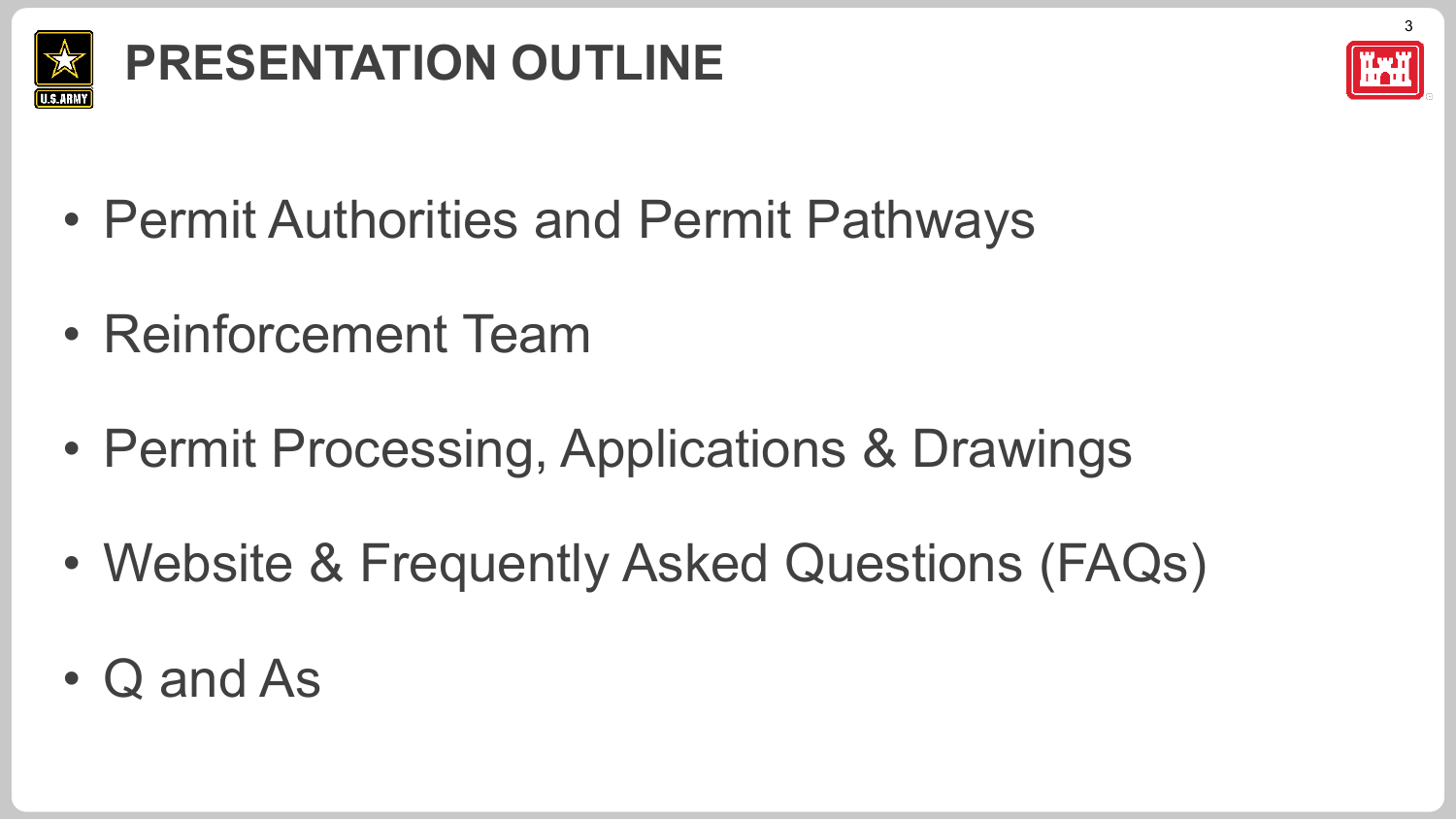

# **PERMIT AUTHORITIES**

4

- Corps Authorities
	- Section 10 of Rivers and Harbors Act of 1899
	- Section 404 of Clean Water Act

*Both authorities require compliance with other federal laws such as the Endangered Species Act, Section 401 of the Clean Water Act, Coastal Zone Management Act, National Historic Preservation Act, the Corps Public Interest Review factors and upholding our tribal trust responsibilities*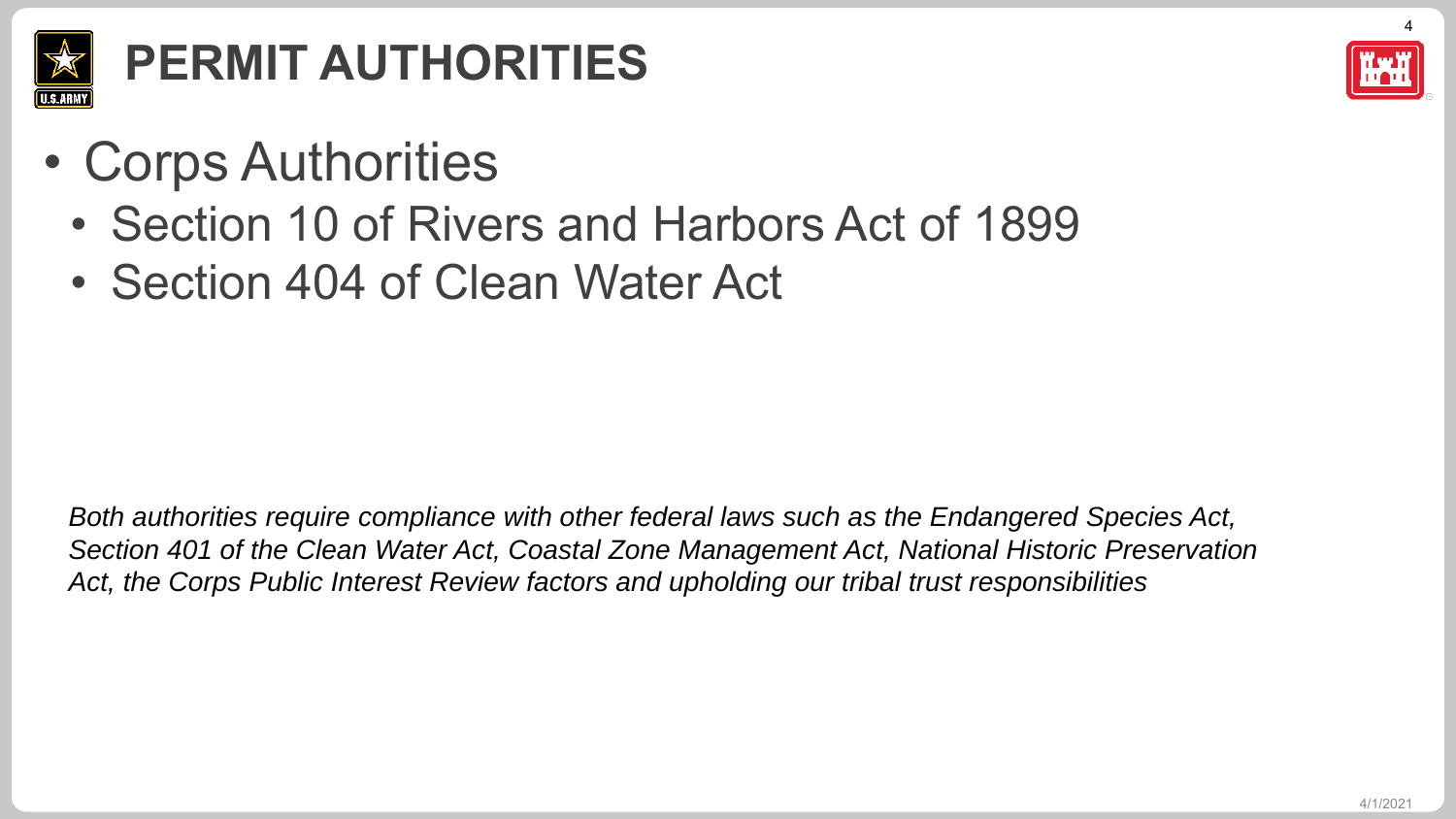

## <sup>5</sup> **SECTION 10 OF THE RIVERS AND HARBORS ACT OF 1899**

- To protect and preserve the navigability of navigable waters
- Requires that you obtain a permit from the Regulatory Branch for any structure or work in (over or below) a navigable water of the U.S.



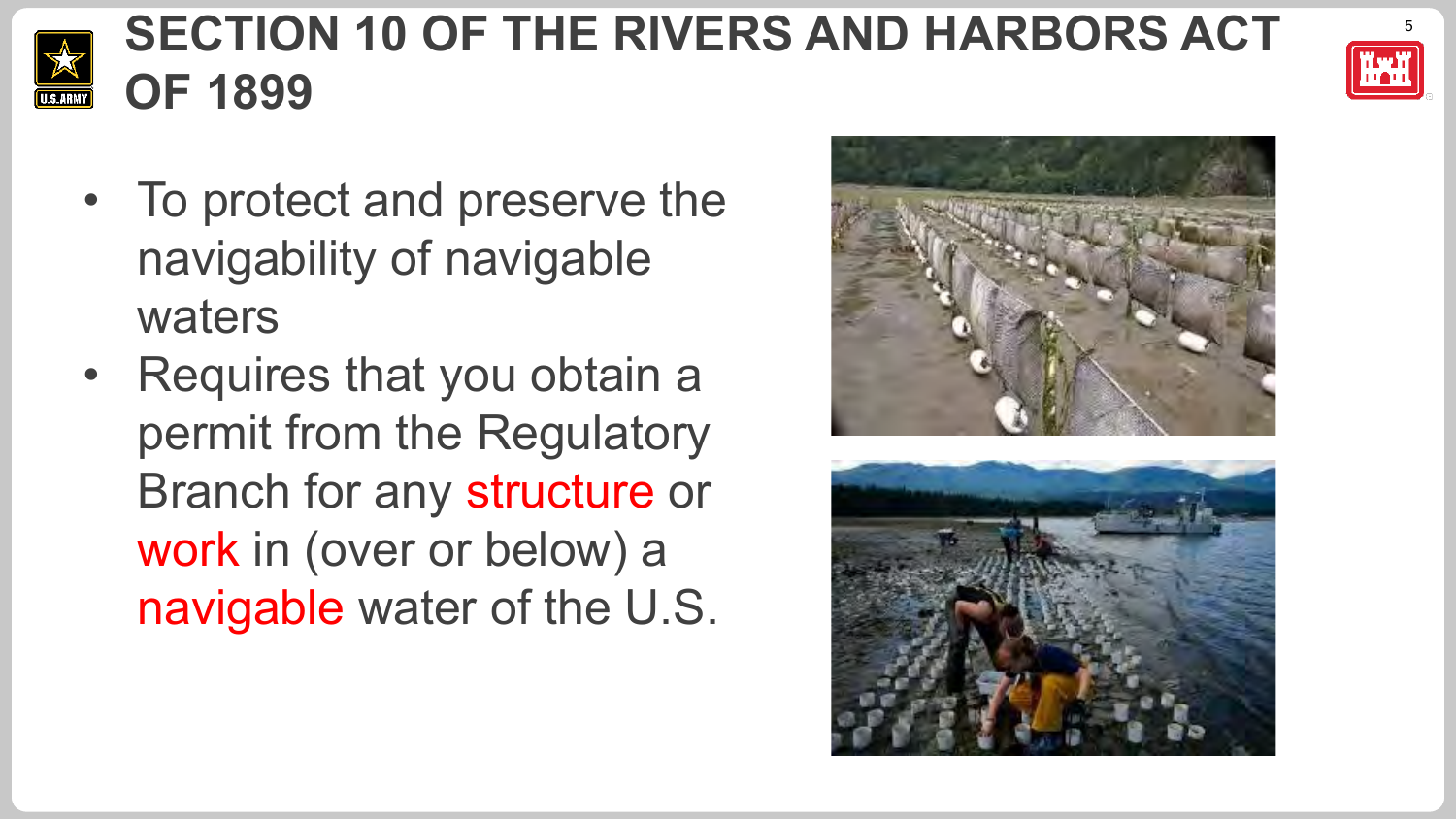

# **SECTION 404 OF THE CLEAN WATER ACT**



- To restore and maintain the chemical, physical and biological integrity of the waters of the U.S.
- Requires you obtain a Department of the Army permit from the U.S. Army Corps of Engineers for …The discharge of dredged or fill material in any water of the U.S.

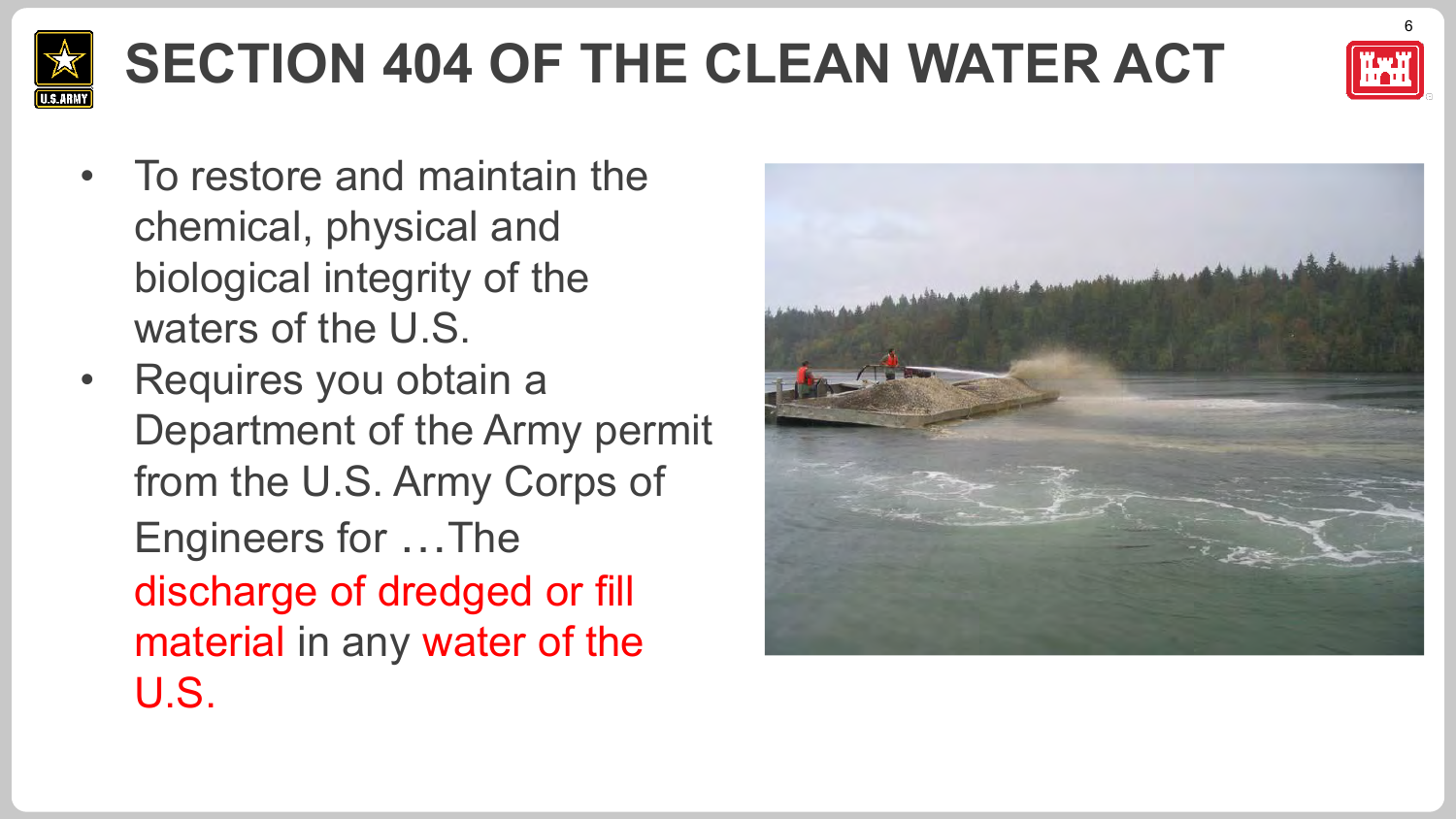

# **PERMIT PATHWAYS**

- Permit Types
	- Individual Permits (IPs)
		- Standard Individual Permits (SIPs)
		- Letters of Permission (LOPs)
	- General Permit (GP)
		- Nationwide Permits (NWPs)

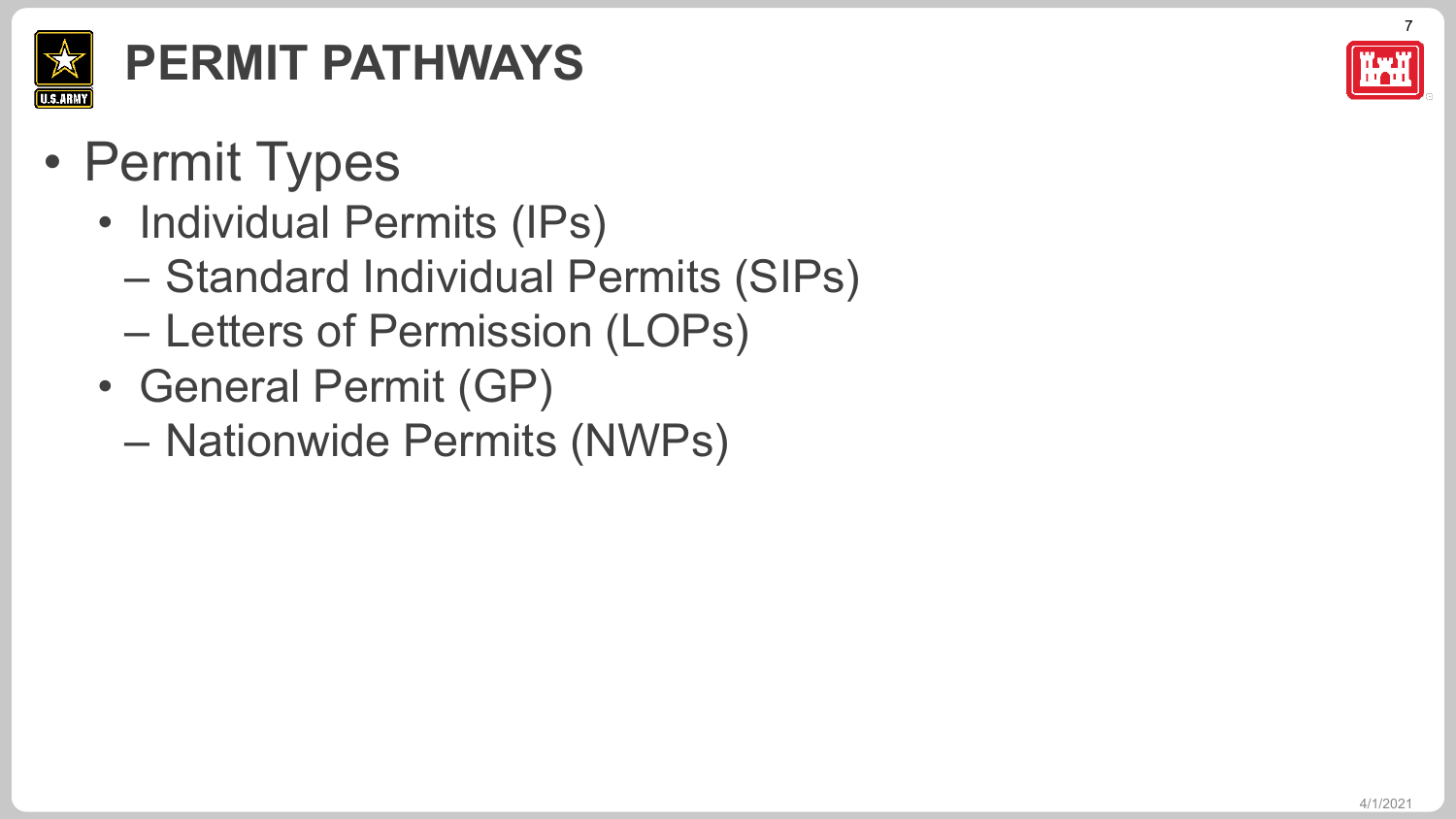

# **STANDARD INDIVIDUAL PERMIT (SP)**



- May be used for Section 404 and/or Section 10 activities
- Requires a public notice
- NEPA environmental documentation
- Evaluation of the Corps public interest review and compliance with the 404(b)(1) Guidelines
- Evaluation of alternatives and cumulative impacts
- Consideration of mitigation
- Compliance with ESA, EFH, Historic Properties, Tribal Trust Responsibilities, Section 401 WQC and Coastal Zone Management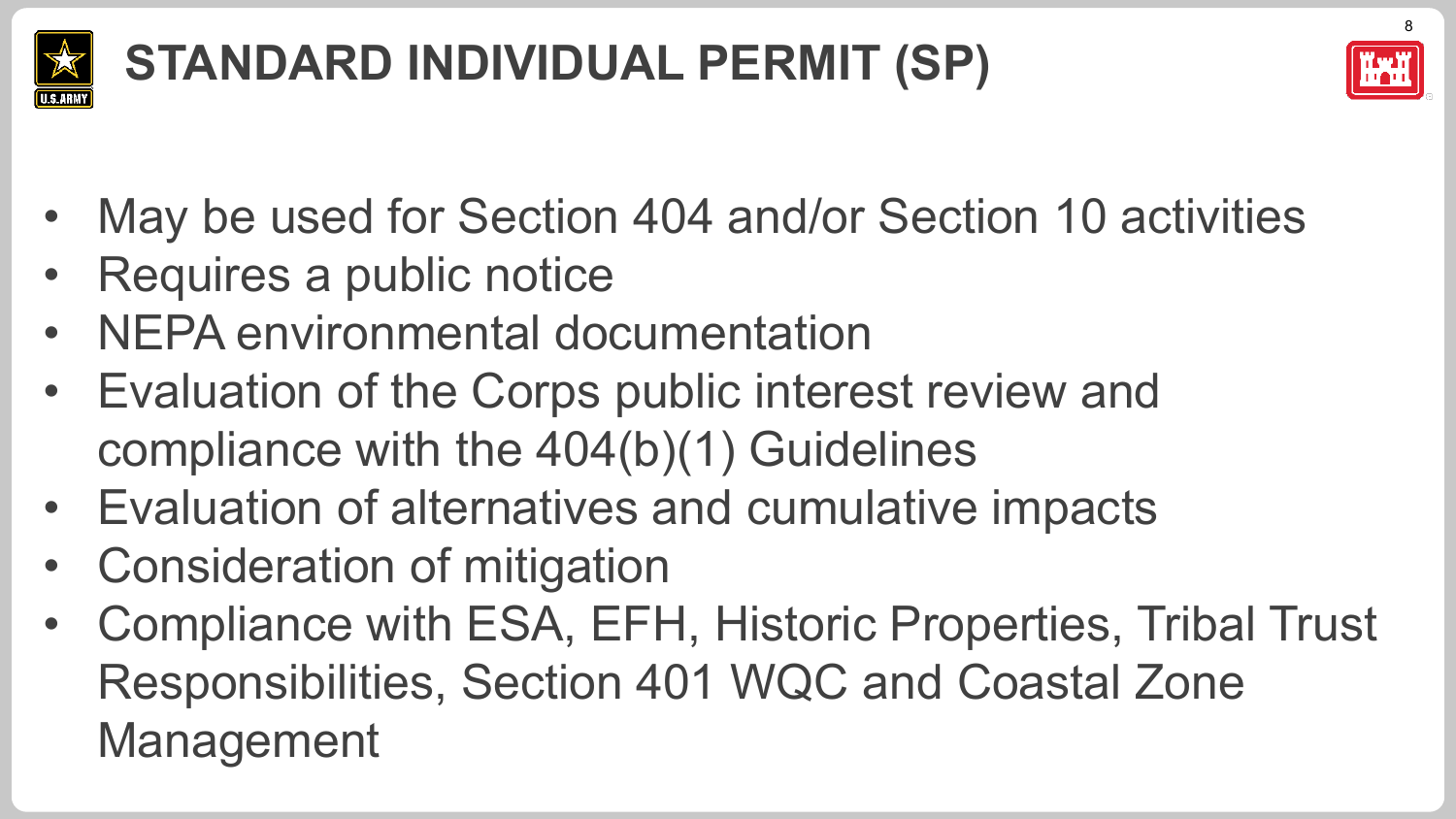

# **LETTERS OF PERMISSION (LOP)**



- Section 10 only activities
- Categorically excluded from NEPA
- Notification to state and federal agencies
- Evaluation of the Corps public interest review, including cumulative effects
- Consideration of mitigation
- Compliance with ESA, EFH, Historic Properties, Tribal Trust Responsibilities, Section 401 WQC and Coastal Zone Management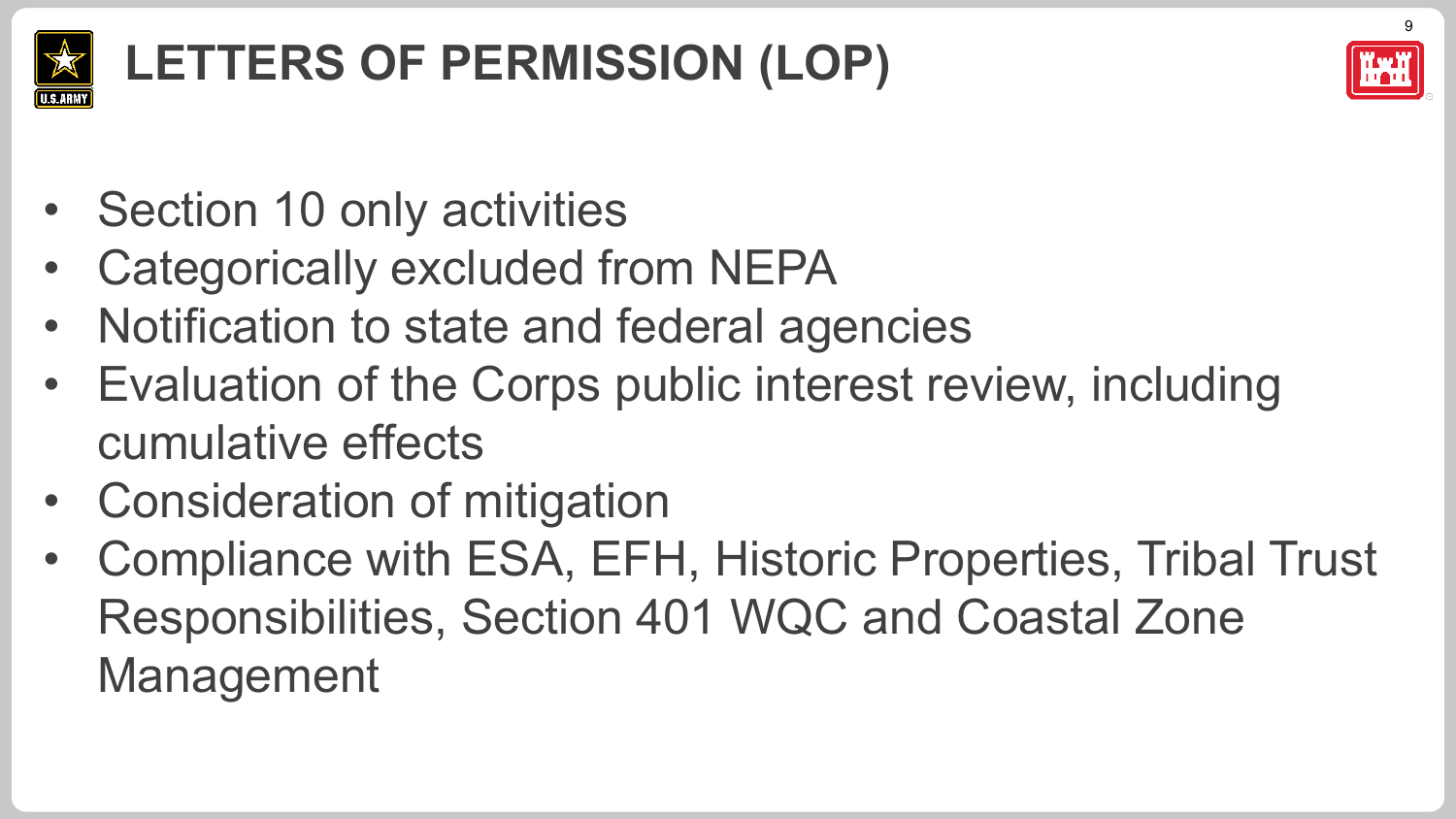

# **GENERAL PERMITS – NATIONWIDE PERMITS**



- Authorize activities that are similar in nature and cause only minimal individual and cumulative environmental impacts.
- May be used for Section 404 and/or Section 10 activities.
- 2021 NWPs became effective on 15 March 2021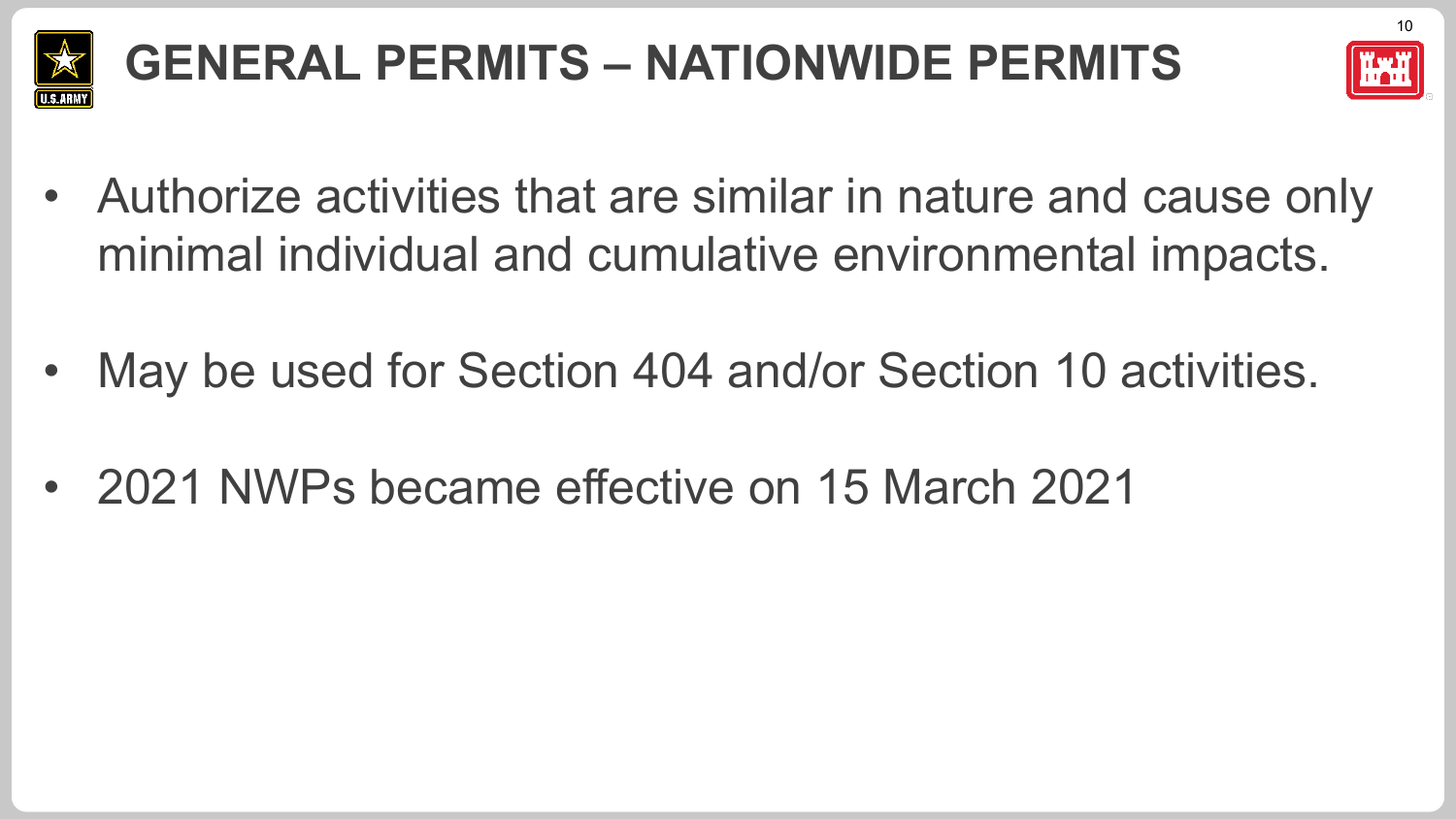

before GP is valid.



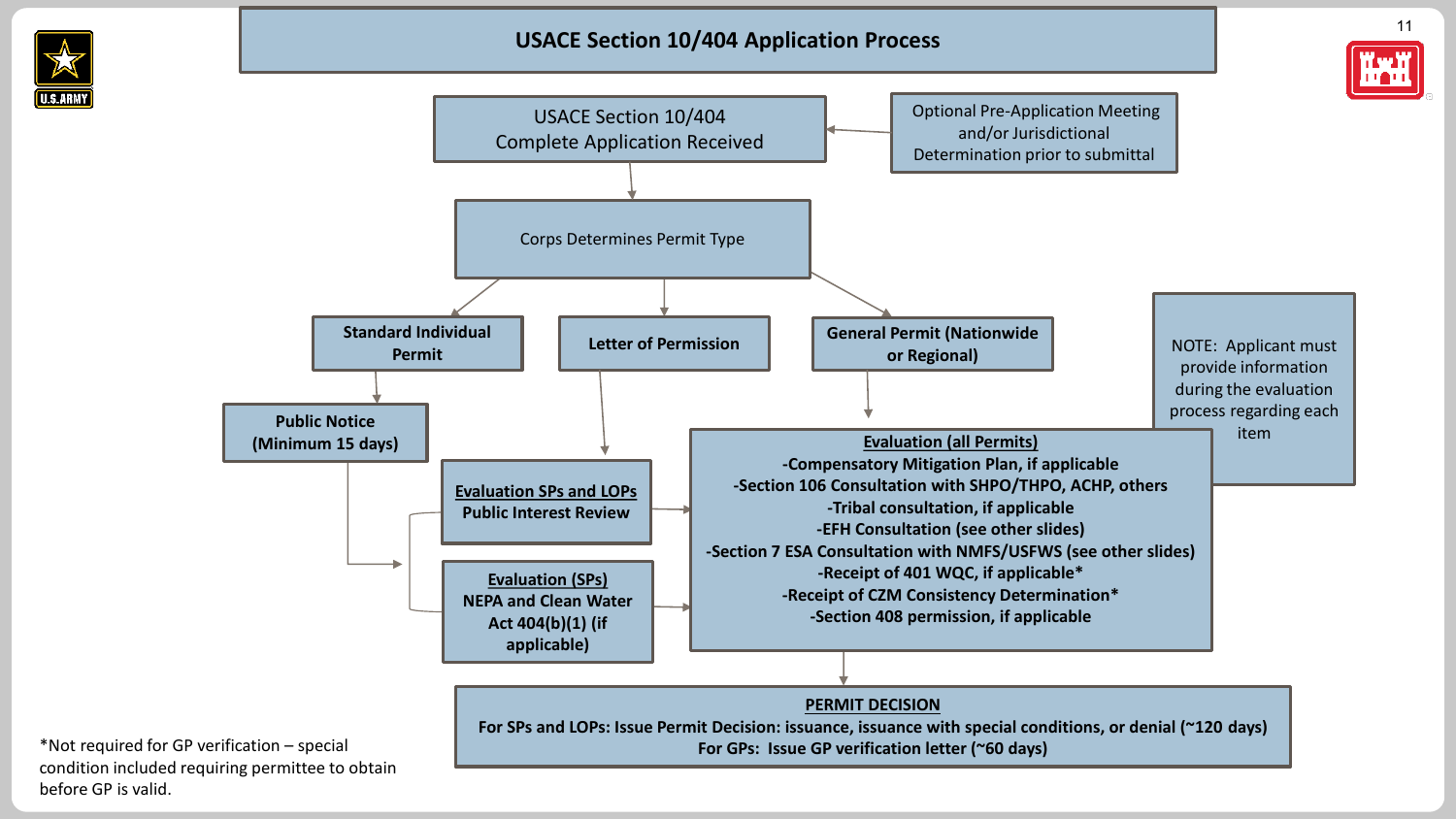

## **REINFORCEMENT TEAM**



#### Evaluating and managing shellfish mariculture permit evaluation in the Seattle District

| County              | POC for Aquaculture Related Questions **                                                                                 | <b>Phone Number</b> | Email                             |
|---------------------|--------------------------------------------------------------------------------------------------------------------------|---------------------|-----------------------------------|
| Clallam             | Kirsten Brown                                                                                                            | $(309)$ 794-5369    | Kirsten.L.Brown@usace.army.mil    |
| <b>Grays Harbor</b> | <b>Mary Romero</b>                                                                                                       | $(309)$ 794-5369    | Mary.R.Romero@usace.army.mil      |
| Island              | <b>Ben Sherman</b>                                                                                                       | $(504) 862 - 2041$  | Benjamin.C.Sherman@usace.army.mil |
| Jefferson           | Meg Fullam                                                                                                               | (443) 310-4567      | Meghan.E.Fullam@usace.army.mil    |
| King                | Meg Fullam                                                                                                               | (443) 310-4567      | Meghan.E.Fullam@usace.army.mil    |
| Kitsap              | Meg Fullam                                                                                                               | $(443)$ 310-4567    | Meghan.E.Fullam@usace.army.mil    |
| Mason (West)        | <b>Christine Jacek</b>                                                                                                   | $(978) 578 - 7548$  | Christine.M.Jacek@usace.army.mil  |
| Mason (East)        | Jessica Miller                                                                                                           | (410) 820-8629      | Jessica.D.Miller@usace.army.mil   |
| Pacific             | <b>Mary Romero</b>                                                                                                       | $(907)$ 753-2773    | Mary.R.Romero@usace.army.mil      |
| Pacific             | <b>Marion Gall</b>                                                                                                       | (814) 330-0872      | Marion.Gall@usace.army.mil        |
| Pierce              | Kirsten Brown                                                                                                            | 309-794-5369        | Kirsten.L.Brown@usace.army.mil    |
| San Juan            | <b>Ben Sherman</b>                                                                                                       | $(504) 862 - 2041$  | Benjamin.C.Sherman@usace.army.mil |
| Skagit              | <b>Matthew Bennett</b>                                                                                                   | $(206) 764 - 3428$  | Matthew.J.Bennett@usace.army.mil  |
| Snohomish           | Kirsten Brown                                                                                                            | 309-794-5369        | Kirsten.L.Brown@usace.army.mil    |
| Thurston (West)     | <b>Ben Sherman</b>                                                                                                       | $(504) 862 - 2041$  | Benjamin.C.Sherman@usace.army.mil |
| Thurston (East)     | Meg Fullam                                                                                                               | (443) 310-4567      | Meghan.E.Fullam@usace.army.mil    |
| Whatcom             | Kirsten Brown                                                                                                            | (309) 794-5369      | Kirsten.L.Brown@usace.army.mil    |
|                     | **Questions regarding currently pending applications should be directed to the Project Manager assigned to that project. |                     |                                   |
|                     |                                                                                                                          |                     |                                   |

\*\*General questions for the AQ Reinforcement Team can be directed to Andy Dangler at (518) 487-0215 or Andrew.c.dangler@usace.army.mil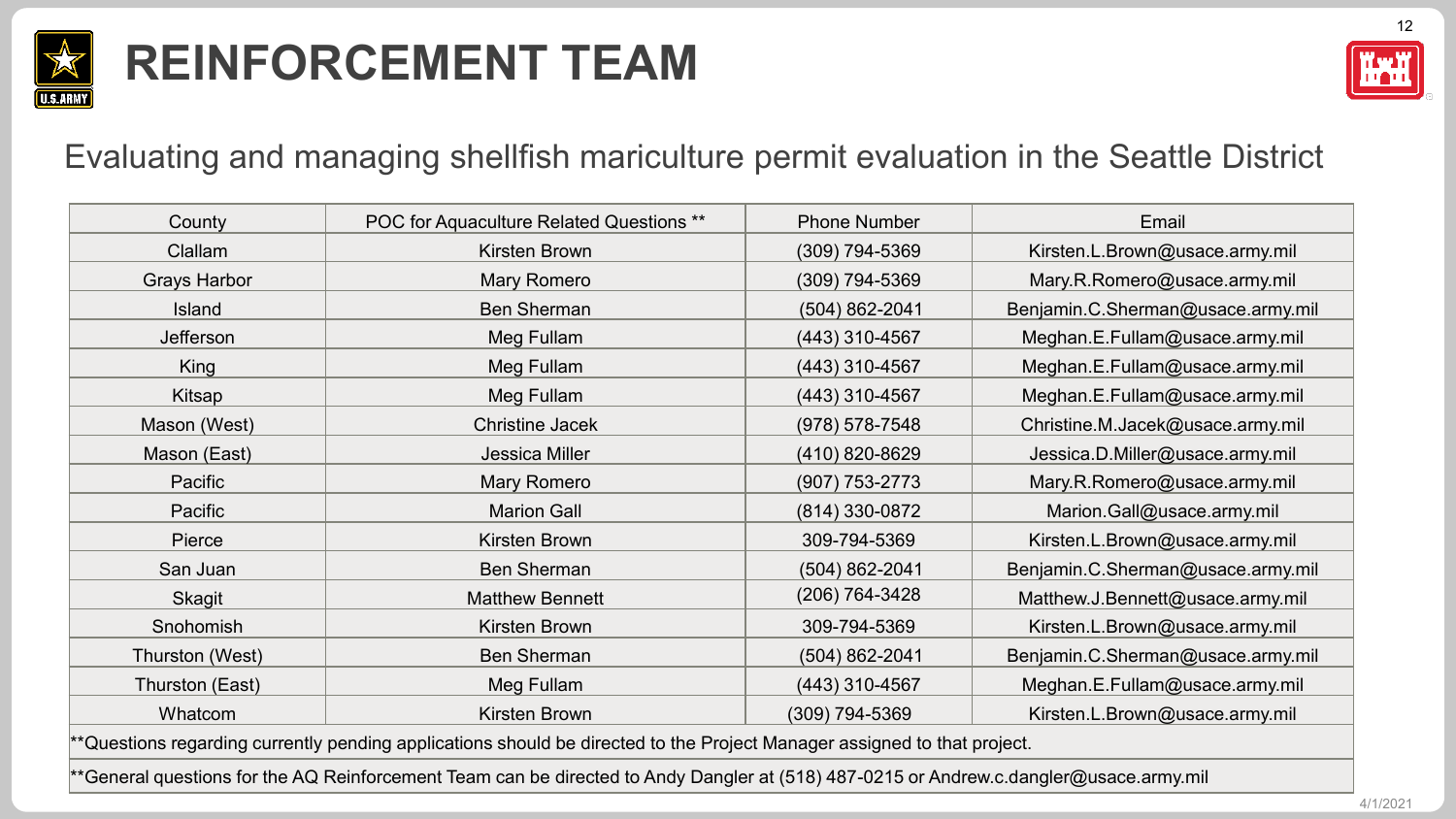

# **TYPICAL ADDITIONAL INFORMATION REQUESTED**



13

What is the purpose of requesting additional information or revised information?

- Project Drawings (resource the Drawing Checklist on NWS website)
	- Accurate vicinity map & GPS coordinates, Plan View(s), and Cross-section view(s)
- Description of Activity and Existing Conditions
	- Potential questions with drawings matching narrative descriptions
	- Information on operational procedures including proposed project expansions or changes from previous verifications
	- Additional detail to identify methods, maintenance, timing, and materials
	- Clarification or background on permitting history or changes in applicants
- Information to determine compliance with ESA or the 401 WQC process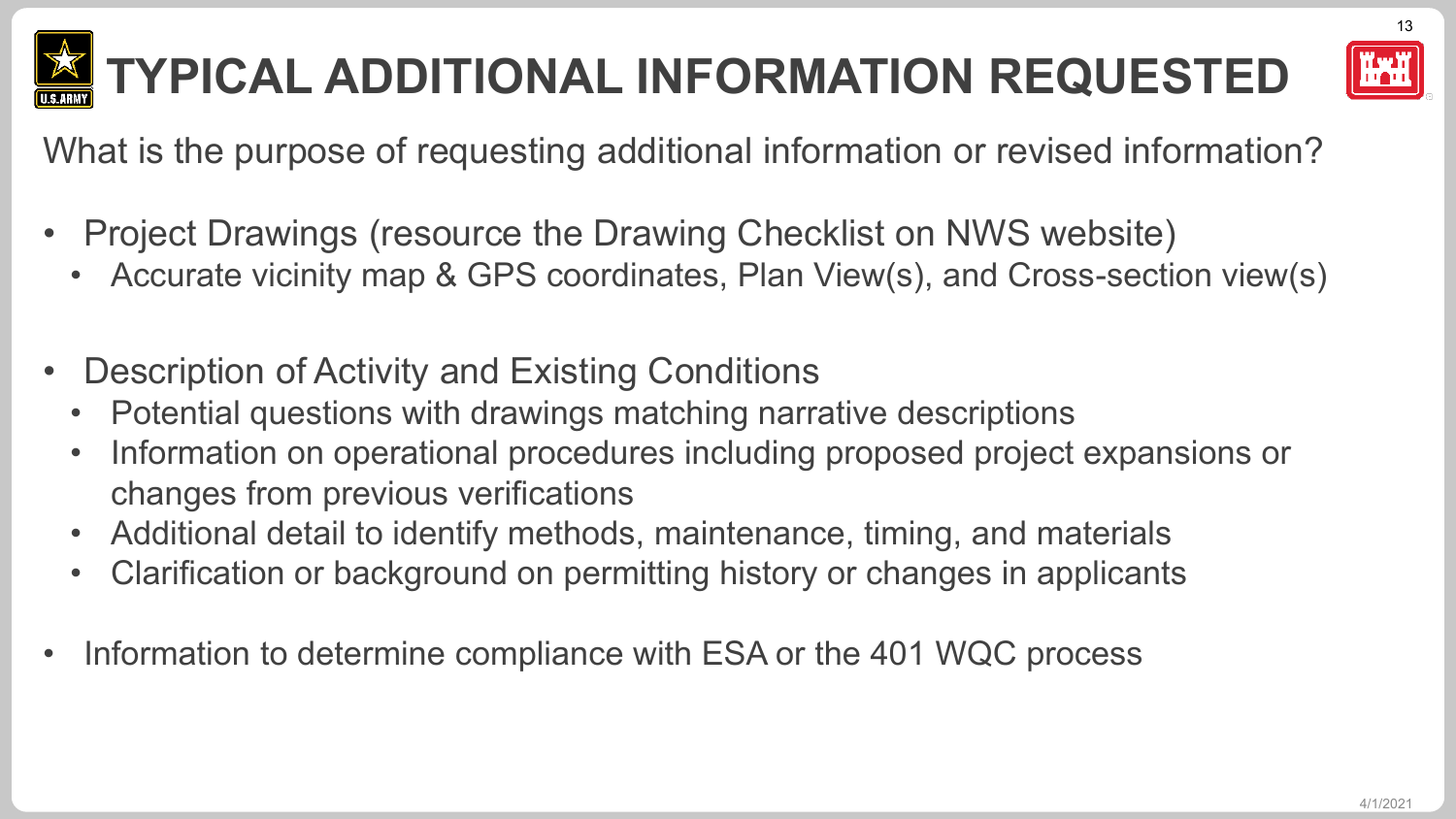

## **AQUACULTURE PROJECT DRAWINGS**



14

### **Drawing Sets should include:**

- **Vicinity Map**
- **Plan View (Project Area/ Cultivation)**
- **Section View**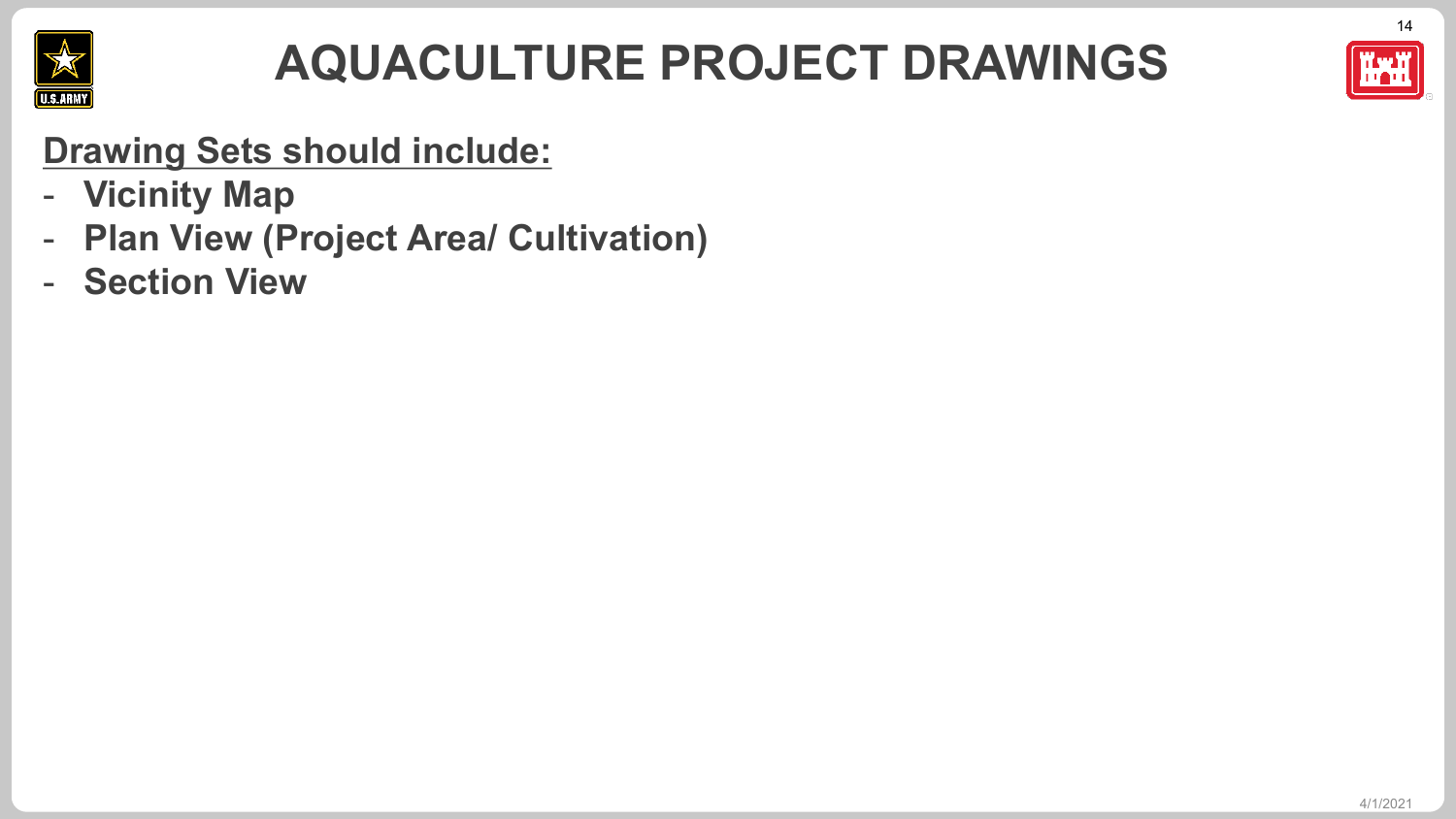

# **AQUACULTURE VICINITY MAP**

- Vicinity Maps should include:
- Title block information
- **Scale**
- GPS coordinates
- North arrow
- Waterbody
- **Nearest town**

### - Formatted for 8 ½" by 11-inch

| REFERENCE: (USACE will provide)<br><b>APPLICANT:</b>                                                               | LOCATION:                                                                                     | (address/intersection/parcel number) | <b>PROPOSED PROJECT:</b><br>(short description)                                             |
|--------------------------------------------------------------------------------------------------------------------|-----------------------------------------------------------------------------------------------|--------------------------------------|---------------------------------------------------------------------------------------------|
| <b>ADJACENT PROPERTY OWNERS:</b><br>1. (include name/parcel on plan view)<br>2. (include name/parcel on plan view) | LAT/LONG:<br>Parcel $\#$ 's<br>PAGE # OF #                                                    | DATE: (last revised)                 | IN: (water body)<br>NEAR/AT: (closest city or town)<br>COUNTY: (county)<br><b>STATE: WA</b> |
|                                                                                                                    | Reference Number:<br><b>Applicant Name:</b><br>Proposed Project:<br>Location:<br>Sheet # of # | Date:                                |                                                                                             |

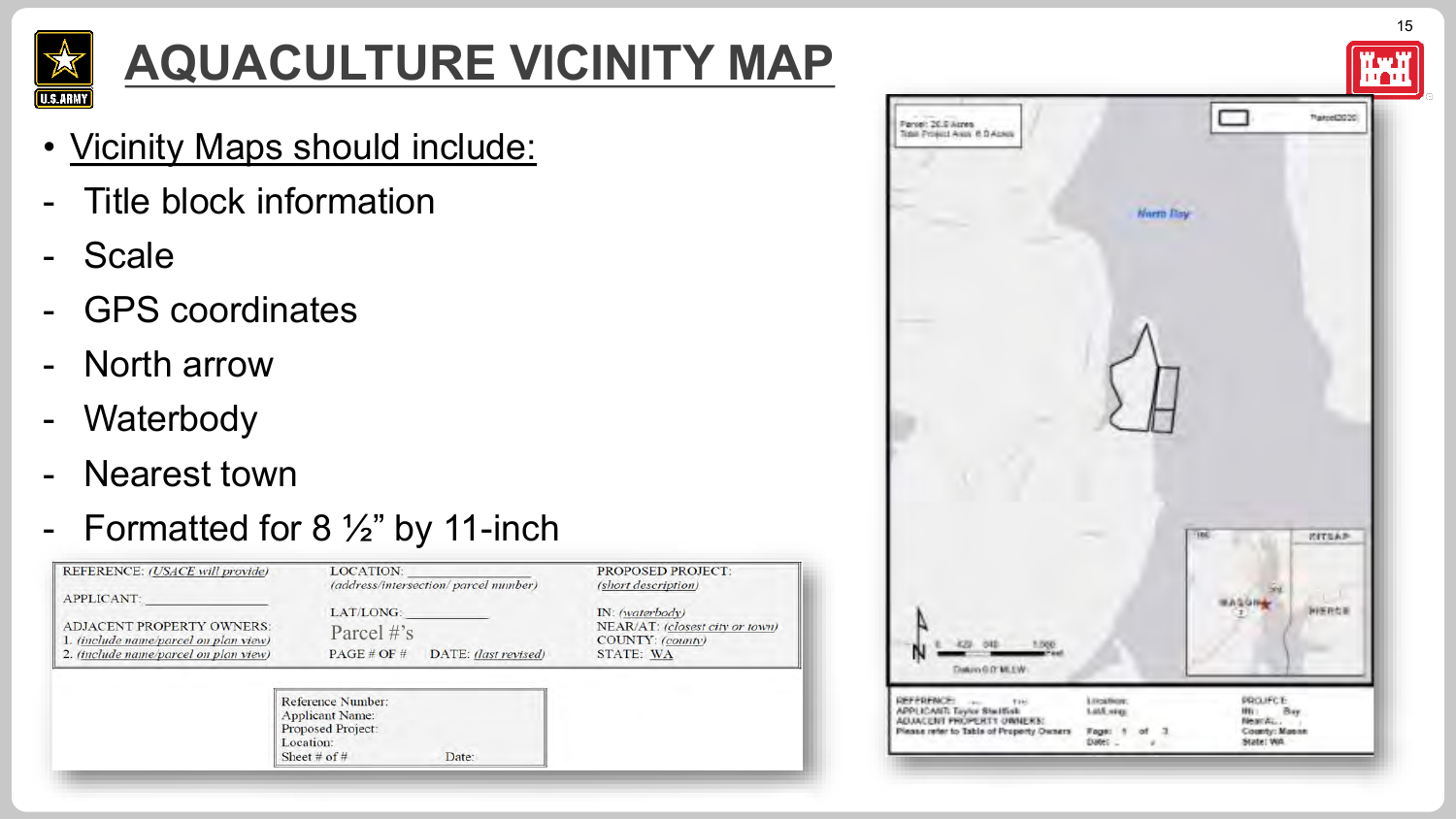

# **AQUACULTURE PLAN VIEW MAP**

- **Plan View Maps should include:**
- Title block information
- **Scale**
- Identify areas of canopy predator nets
- GPS coordinates for corner points (parcel & cultivation)
- North arrow
- Acreages of cultivation type, species grown
- Acreages of parcel and fallow areas
- New, expansion, kelp, and eel grass areas labeled
- Tidal elevations upper and lower limits of work
- Parcel numbers and identify leased/owned areas
- Formatted for 8  $\frac{1}{2}$ " by 11-inch
- Corps Jurisdictional Line(s): Mean High Water (MHW) and/or High Tide Line (HTL)

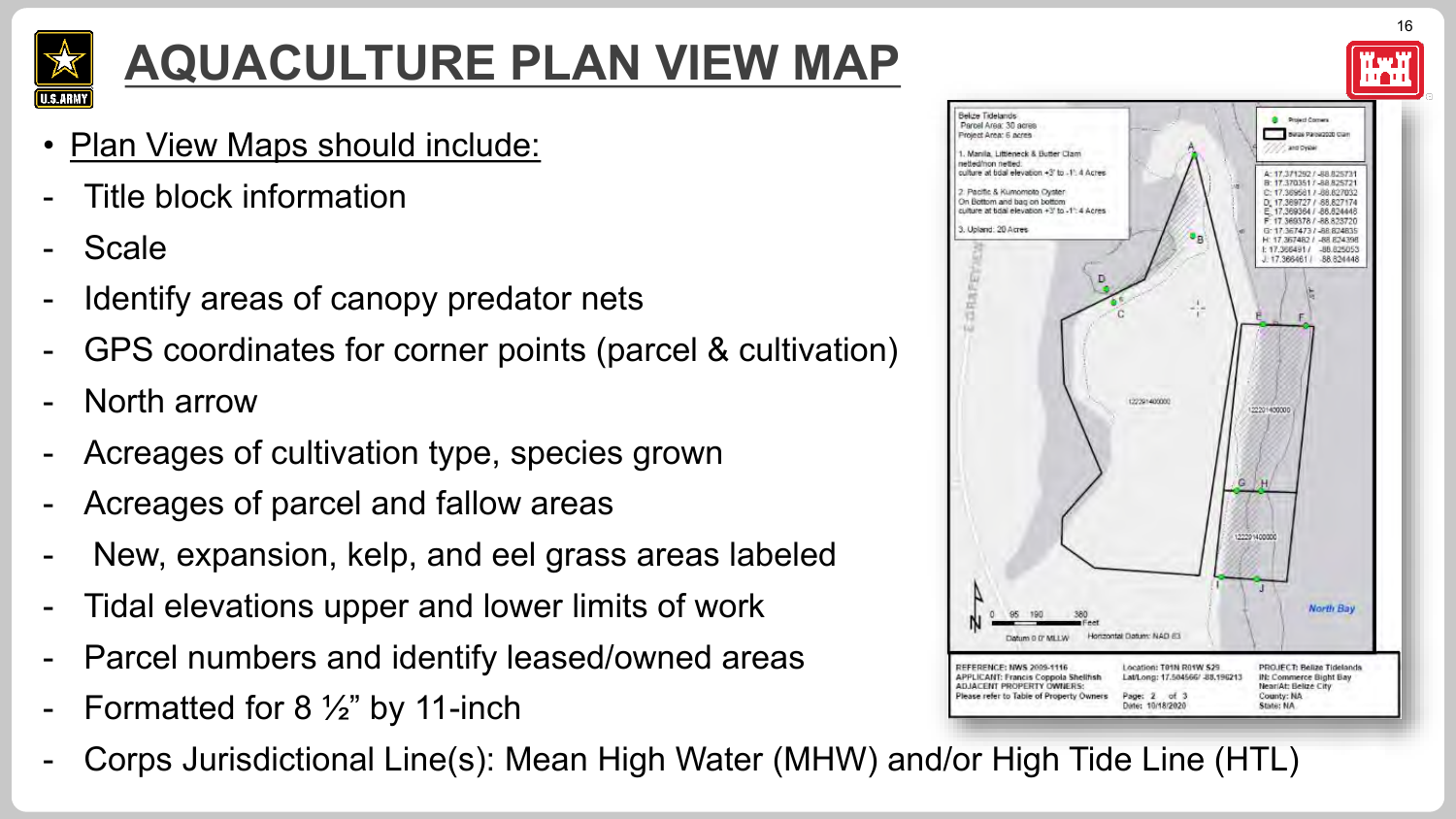

# **AQUACULTURE CROSS-SECTION VIEW**



17

- Section View Drawings should include:
- Title block information
- Tidal elevations upper and lower limits of work
- Depict structures, fills and species cultivated
- Dimensions of cultivation area
- Formatted for  $8\frac{1}{2}$ " by 11-inch

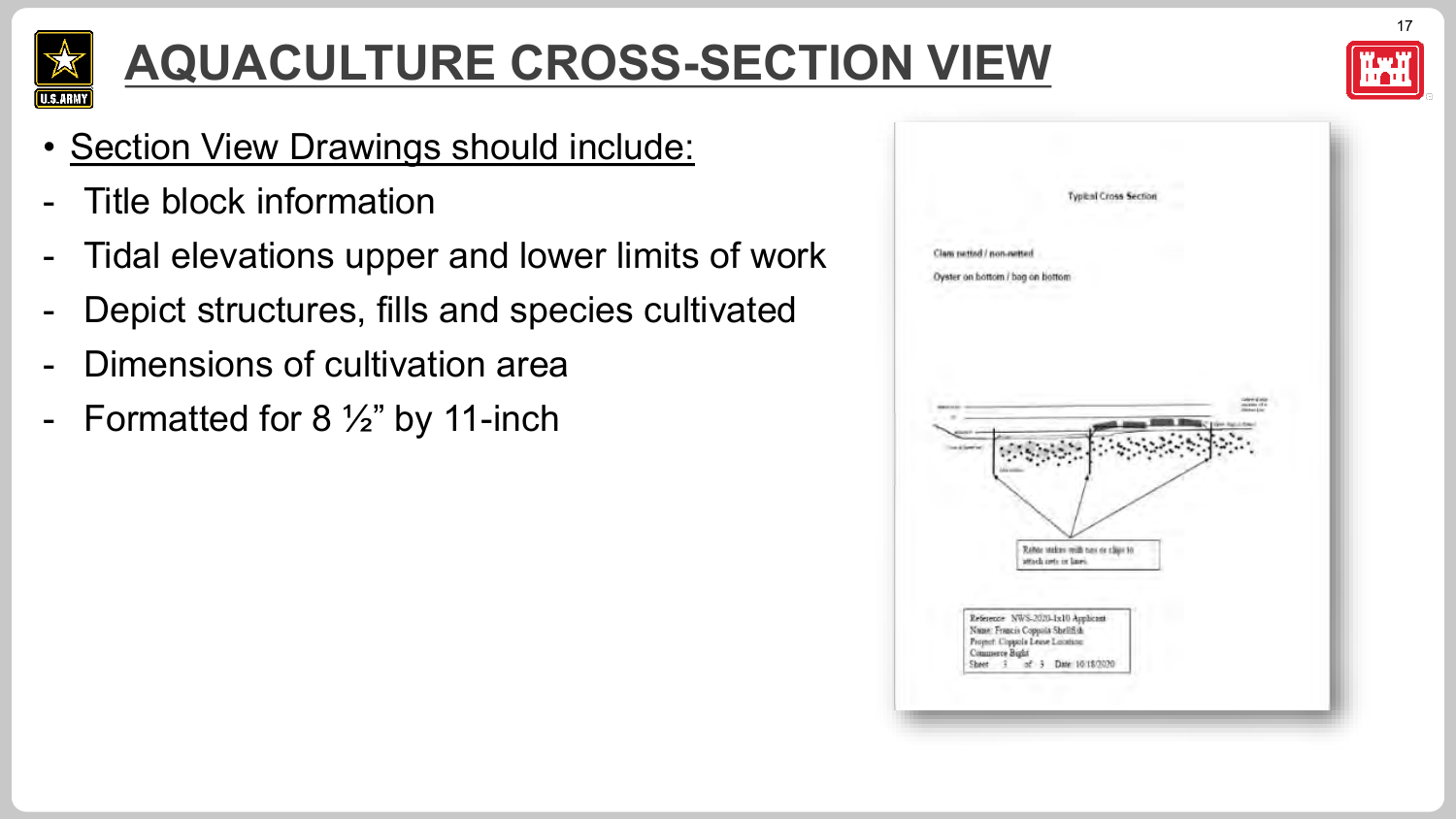

## **AQUACULTURE PROJECT DRAWINGS**



18

• You can use the drawing checklist as a framework

| <b>US Army Corps</b><br>of Engineers<br><b>Seattle District</b>                                                                                                                                                                       | <b>Drawing Checklist</b>                                                                                                                                                                                                                                                                                                                                                                                                                                                                                                         |                                                                  |
|---------------------------------------------------------------------------------------------------------------------------------------------------------------------------------------------------------------------------------------|----------------------------------------------------------------------------------------------------------------------------------------------------------------------------------------------------------------------------------------------------------------------------------------------------------------------------------------------------------------------------------------------------------------------------------------------------------------------------------------------------------------------------------|------------------------------------------------------------------|
|                                                                                                                                                                                                                                       | The ultimate objective of a set of drawings is to allow someone who is unfamiliar with the project to quickly<br>obtain a clear understanding of what is proposed and how the impacted waterbody and/or wetlands will be<br>affected. Drawings should be originals and not reduced copies of large-scale plans. Engineering drawings are not<br>required. Existing and proposed site conditions (manmade and landscape features) should be drawn to scale.                                                                       |                                                                  |
|                                                                                                                                                                                                                                       | Page 1 should be a vicinity map, Page 2 should provide a top-down plan view, Page 3 should show a cross-<br>sectional view; additional pages should be used if needed. Every drawing should have a Title Block. Additional<br>information can be found on our website: http://www.nws.usace.army.mil/ (click on "Regulatory/Permits")                                                                                                                                                                                            |                                                                  |
| т.                                                                                                                                                                                                                                    | GENERAL GUIDELINES AND USEFUL INFORMATION TO INCLUDE ON DRAWINGS                                                                                                                                                                                                                                                                                                                                                                                                                                                                 |                                                                  |
|                                                                                                                                                                                                                                       | () Use clear black lettering and the fewest number of pages necessary; use 8 1/2- by 11-inch paper<br>) Even if drawings are created by hand please use a graphic scale<br>() Vertical and horizontal scales should use the same units of measure<br>() Vicinity maps and plan drawings must include an accurate North Arrow<br>() Descriptions/types of substrate can be included on drawings along with photographs<br>() Critical habitat and/or known essential fish habitat can be indicated on drawings along with surveys |                                                                  |
| () A drawing with the existing water features overlaid with the proposed project would be helpful<br><b>TITLE BLOCK EXAMPLES</b><br>smaller abbreviated form (second example)<br>REFERENCE: (USACE will provide)<br><b>APPLICANT:</b> | () A completed title block (first example) should be on the first page; for subsequent sheets you can use the<br><b>LOCATION:</b><br>(address/intersection/parcel number)<br>LAT/LONG:                                                                                                                                                                                                                                                                                                                                           | PROPOSED PROJECT:<br>(short description)<br>IN: (waterbody)      |
| <b>ADJACENT PROPERTY OWNERS:</b><br>1. (include name/parcel on plan view)<br>2. (include name/parcel on plan view)                                                                                                                    | $PAGE \neq OF \neq$<br>DATE: (last revised)                                                                                                                                                                                                                                                                                                                                                                                                                                                                                      | NEAR/AT: (closest city or town)<br>COUNTY: (county)<br>STATE: WA |
|                                                                                                                                                                                                                                       | Reference Number:<br><b>Applicant Name:</b><br><b>Proposed Project:</b><br>Location:<br>Sheet# of#<br>Date:                                                                                                                                                                                                                                                                                                                                                                                                                      |                                                                  |
| <b>VICINITY MAP</b><br>3.                                                                                                                                                                                                             |                                                                                                                                                                                                                                                                                                                                                                                                                                                                                                                                  |                                                                  |

 $1/2$ 

#### 4. PLAN VIEWS

- () Marine/tidal waters: Harbor Lines, Mean high water (MHW), and High Tide Line (HTL)
- () Freshwater wetlands, bogs, fens, lakes, streams, etc. Ordinary high water (OHW)/Wetland boundaries
- () Waters, including wetlands and other features extending across property boundaries
- () Show dimensions of proposed and existing structures
- ( ) Indicate location, quantity, and type of fill and excavation (area and volume)
- () Direction of currents, if known (e.g. tidal ebb, drift cells, creek flow, etc.)

#### 5. ELEVATION AND/OR SECTION VIEWS

- () Label shorelines with the MHW line, HTL line, OHW line, and/or wetland boundary, as appropriate () Show original and proposed elevations, water depths, dimensions of proposed structures or fills, and pertinent vertical dimensions to top and base of structure/fill: use the same vertical and horizontal scale
- 6. DRAWINGS INVOLVING DREDGING AND/OR THE DISPOSAL OF DREDGED MATERIAL

If proposing to discharge dredged material in one of the Dredged Material Management Program Disposal (DMMP) sites, another in-water disposal site, or as beach nourishment the information below should be submitted:

- () Include pages with all applicable items in Sections 1-5 of this document
- () In-water disposal site name (if applicable) with coordinates and boundaries (see Note)
- ( ) Upland/beach "beneficial use" disposal site coordinates and boundaries
- () If using an in-water disposal site specify the type (non-dispersive or dispersive)
- () Identify the barge positioning method (either the U.S. Coast Guard Vessel Traffic Service and/or a differential
- GPS used in conjunction with the National Dredging Quality Management Program automated monitoring system)

Note: The Dredged Material Management Office has printable maps of open-water disposal sites in Washington State. For maps and dredging project assistance go to the Seattle District website: http://www.nws.usace.army.mil/index.cfm

- 6. MITIGATION AND/OR PLANTING PLAN DRAWINGS
- () Include pages with all applicable items in Sections 1-5 of this document
- () Reference the title and date of the approved mitigation/planting plan (See Note)
- () Planting areas with key identifying specific species and plant spacing
- () Buffer areas and staging or construction access areas
- () Amounts and locations of temporary fill or excavation work (area and volume) () Structures, piers, piling, over-water floats, etc. to be removed for the purpose of mitigation
- 

#### Note: See also 33 CFR Part 332.4(c) regarding the contents of a mitigation plan

- 8. DRAWINGS FOR AQUACULTURE PROJECTS
- ( ) Include pages with all applicable items in Sections 1-5 of this documen
- (-) Include the county parcel numbers; a parcel map is helpful
- () Show and label the current project area including fallow areas (see )
- ( ) Show and label areas proposed for expansion or new aquaculture activities
- (-) Specify species, methodologies using a key (e.g. long-line Pacific oysters, tube culture of geoduck, etc.)
- () Identify areas with canopy predator nets
- Identify the latitude and longitude for each corner of the project area
- ) Show and label areas with eelgrass, kelp, or mudflats

 $2/2$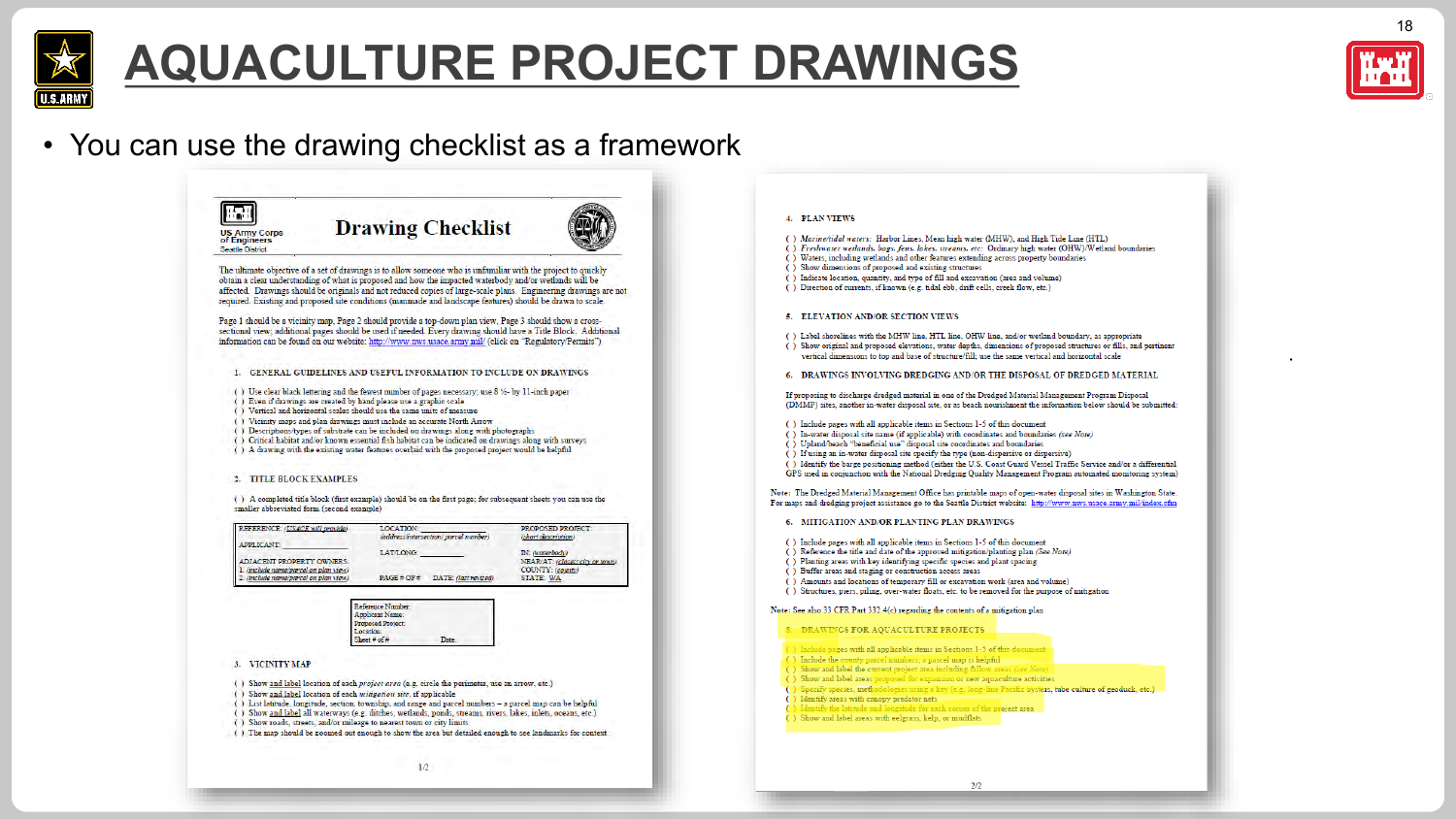

## **ALTERNATIVES**



For a Standard Permit, if there is a discharge of dredged or fill material: additional information is required to undertake the "alternatives analysis" required for NEPA and the Section 404(b)(1) Guidelines.

The Clean Water Act states, with some exceptions, "no discharge of dredged or fill material shall be permitted if there is a practicable alternative to the proposed discharge which would have less adverse impact on the aquatic ecosystem, so long as the alternative does not have other significant adverse environmental consequences." (40 CFR 230.10(a)).

You can find information papers on our website by clicking "Forms, Templates, & Info Papers" under "Quick Links" on our website at:

<https://www.nws.usace.army.mil/Missions/Civil-Works/Regulatory/Forms/>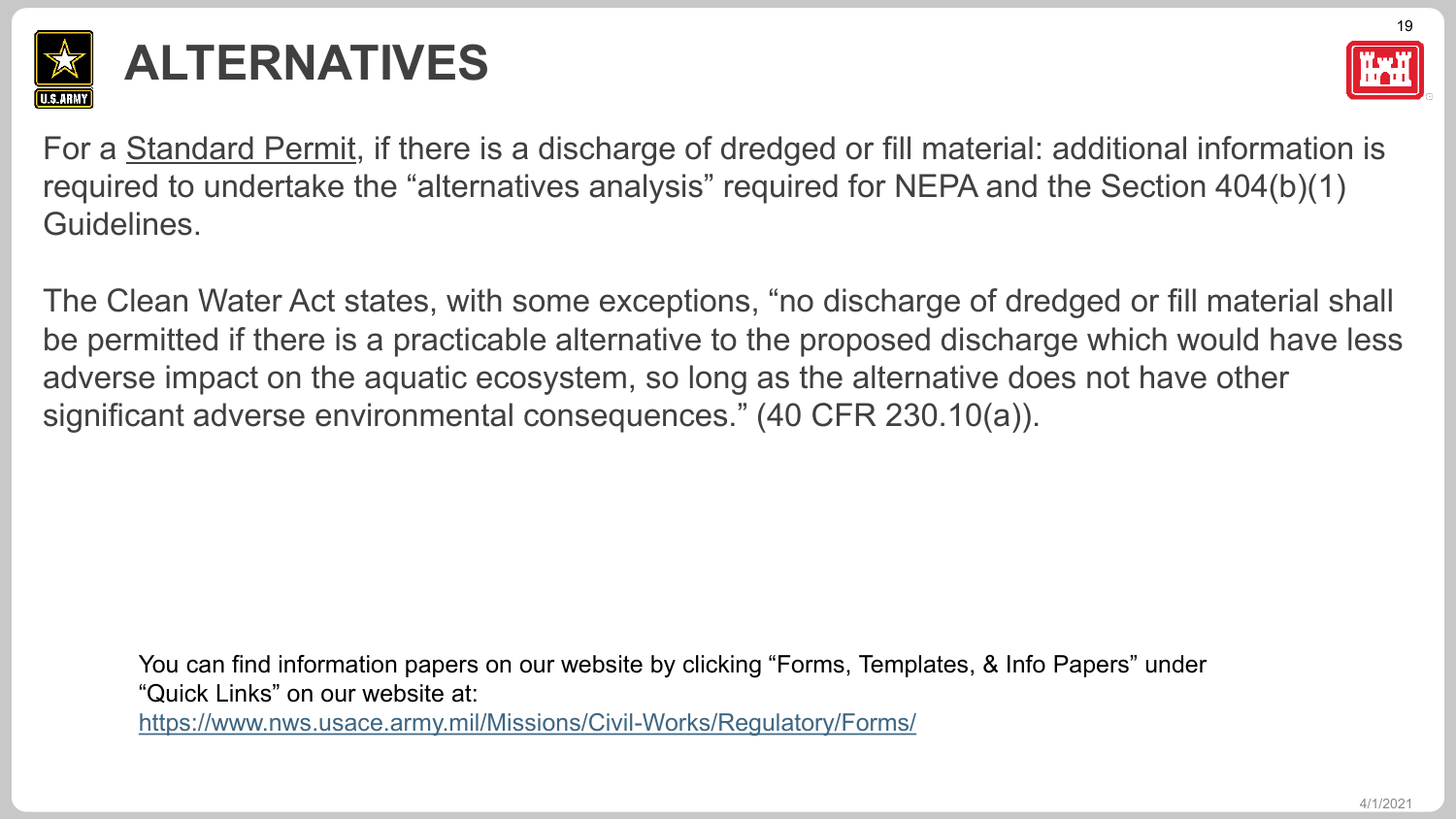

## **ALTERNATIVE'S ANALYSIS RESOURCES**



20

**THAT Alternatives Analysis Framework US Army Corps** of Engineers Date: April 18, 2016 Seattle District

The U.S. Army Corps of Engineers (Corps) federal permit program requires all applicants for a Department of the Army (DA) permit to avoid and minimize impacts to waters of the U.S. Under the National Environmental Policy Act<sup>1</sup> (NEPA) and the Clean Water Act Section 404 (b)(1) Guidelines<sup>2</sup> (Guidelines), the Corps is required to evaluate alternatives to a proposed project. Alternatives may include on-site designs or off-site locations. The permit applicant is required to prepare and submit information regarding project alternatives. The information applicable to NEPA and the Guidelines can be combined in a single report called an alternatives analysis. The preparation of an alternatives analysis requires close coordination between the Corps and the permit applicant. This document provides a framework for preparing an alternatives analysis.

The NEPA requires the Corps to evaluate reasonable alternatives that would accomplish the underlying purpose and need of a proposed project. Under NEPA, the Corps must also evaluate a "no action" alternative, which is an alternative resulting in construction not requiring a DA permit. The no action alternative may be a modified project design or a location that eliminates work that would require a DA permit (i.e., avoidance) or the Corps' denial of the permit.

In addition to NEPA, projects that include the discharge of dredged or fill material into waters of the U.S. are subject to evaluation under the Guidelines. The Guidelines are regulations published by the U.S. Environmental Protection Agency and are the substantive criteria used in evaluating proposed discharges into waters of the U.S. The Guidelines have been written to provide an added degree of discouragement for non-water dependent activities proposed to be located in a special aquatic site, which include sanctuaries and refuges, wetlands, mudflats, vegetated shallows, coral reefs, and riffle and pool complexes.

In accordance with the Guidelines, when an activity associated with a discharge is proposed to occur in a special aquatic site and the activity is not water dependent, the regulations presume that (1) practicable alternatives that do not involve impacting special aquatic sites are available and (2) these alternatives will have less adverse impact on the aquatic ecosystem. No discharge of dredged or fill material shall be permitted if there is a practicable alternative to the proposed discharge which would have less adverse impact on the aquatic ecosystem, so long as the alternative does not have other significant adverse environmental consequences.

The permit applicant is responsible for rebutting the presumptions that an alternative not involving impacts to a special aquatic site is available and would have less adverse impact on the aquatic environment. The parameters used to rebut the presumptions and to evaluate alternatives must be coordinated with and approved by the Corps. The Corps makes the final

<sup>1</sup> 33 CFR 325, Appendix B. NEPA Implementation Procedures for the Regulatory Program <sup>2</sup> 40 CFR 230. Guidelines for Specification of Disposal Sites for Dredged or Fill Material



You can find information papers on our website by clicking "Forms, Templates, & Info Papers" under "Quick Links" on our website at: <https://www.nws.usace.army.mil/Missions/Civil-Works/Regulatory/Forms/>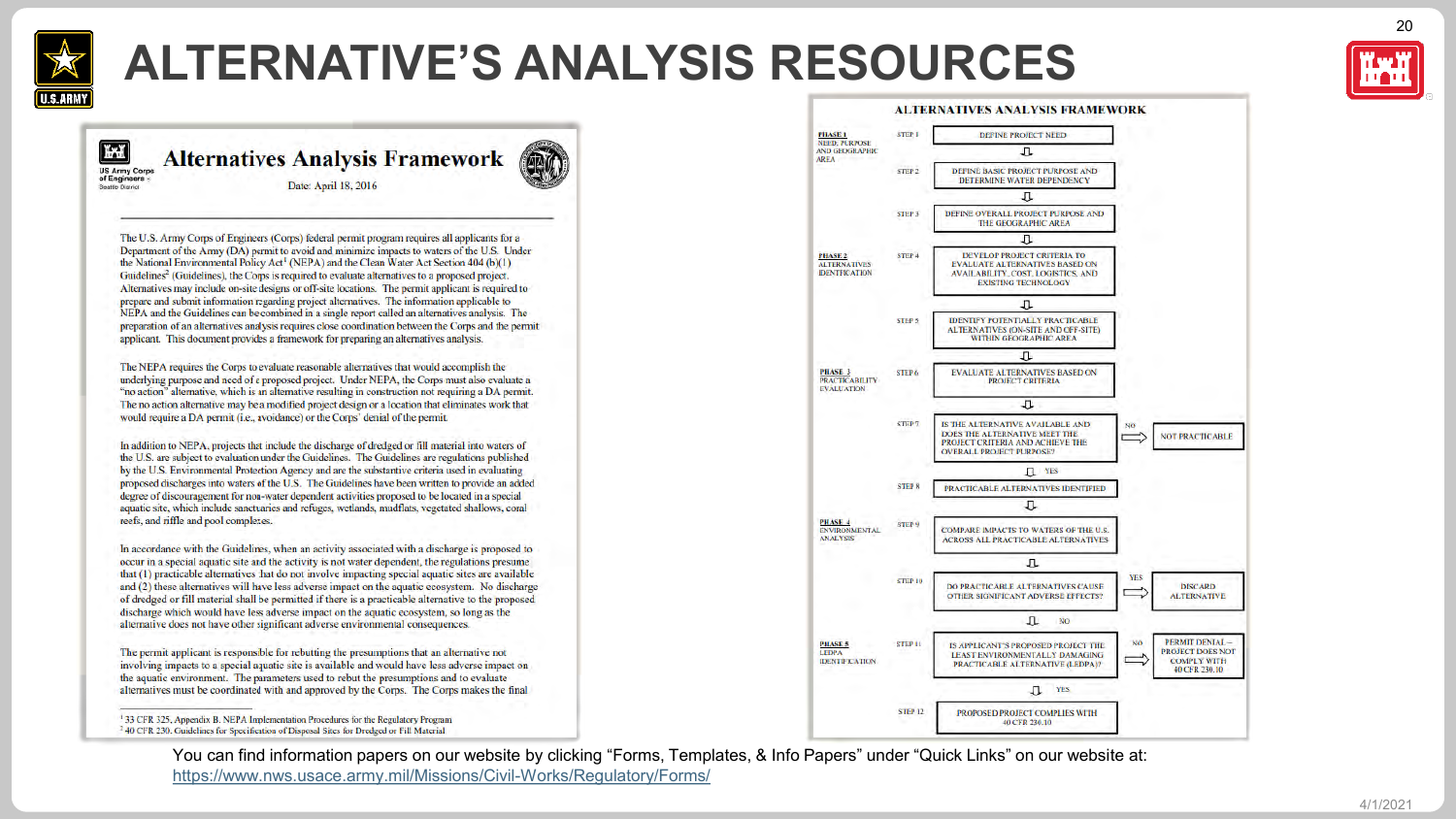

# **PUBLIC INTEREST REVIEW FACTORS**



For individual permit decisions, the Corps must evaluate the probable impacts, including cumulative impacts, of the proposed activity and its intended use on the public interest. The benefits which reasonable may be expected to accrue from the proposal are balanced against its reasonably foreseeable detriments. There are twenty-one public interest review factors the Corps must consider and discuss when they are relevant to the proposal.

These public interest review factors include: **conservation**, **economics**, **aesthetics**, **general environmental concerns**, wetlands, historic properties, **fish and wildlife values**, flood hazards, floodplain values, land use, **navigation**, **shoreline erosion and accretion**, **recreation**, water supply and conservation, **water quality**, energy needs, **safety**, **food and fiber production**, mineral needs, **consideration of property ownership**, and the **needs and welfare of the people**.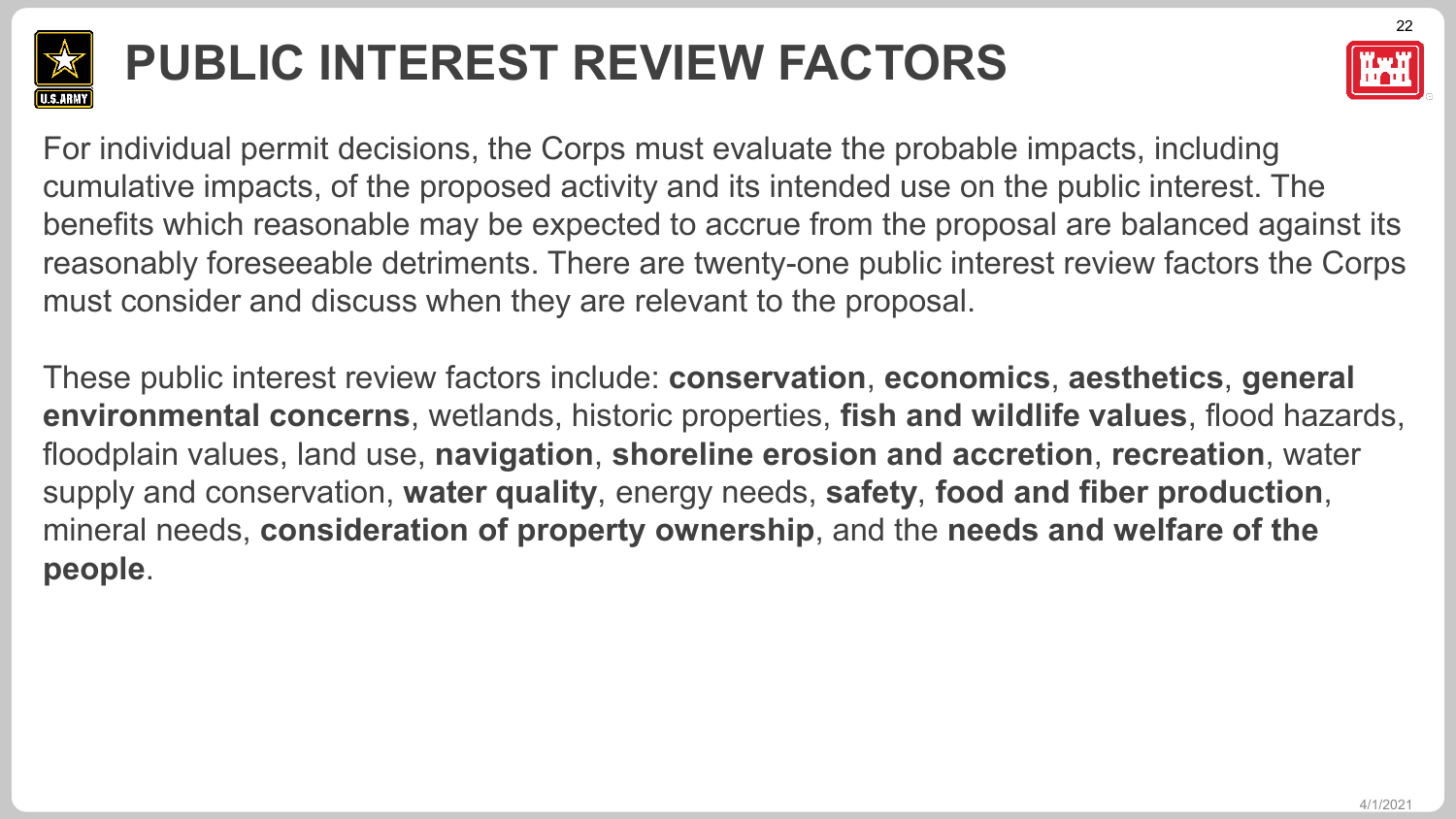

# **UNAUTHORIZED ACTIVITIES**



An unauthorized activity is an activity undertaken without Department of the Army (DA) authorization where an aspect of that activity falls under the authorities of Section 10 of the Rivers and Harbors Act or Section 404 of the Clean Water Act

Examples of unauthorized activities include implementing a new commercial shellfish aquaculture operation without first obtaining DA authorization, expanding an existing operation outside of what was previously permitted, or changes in methodologies or species at the existing operation not addressed under the previous authorization.

Whether to take enforcement action and how to resolve those actions is an exercise of Agency discretion. Resolution options include no action, direct to remove and restore, accept an after-the-fact permit, and others. All unauthorized activities need to be resolved prior to the issuance of a DA authorization. We will take these decisions on a case-by-case basis.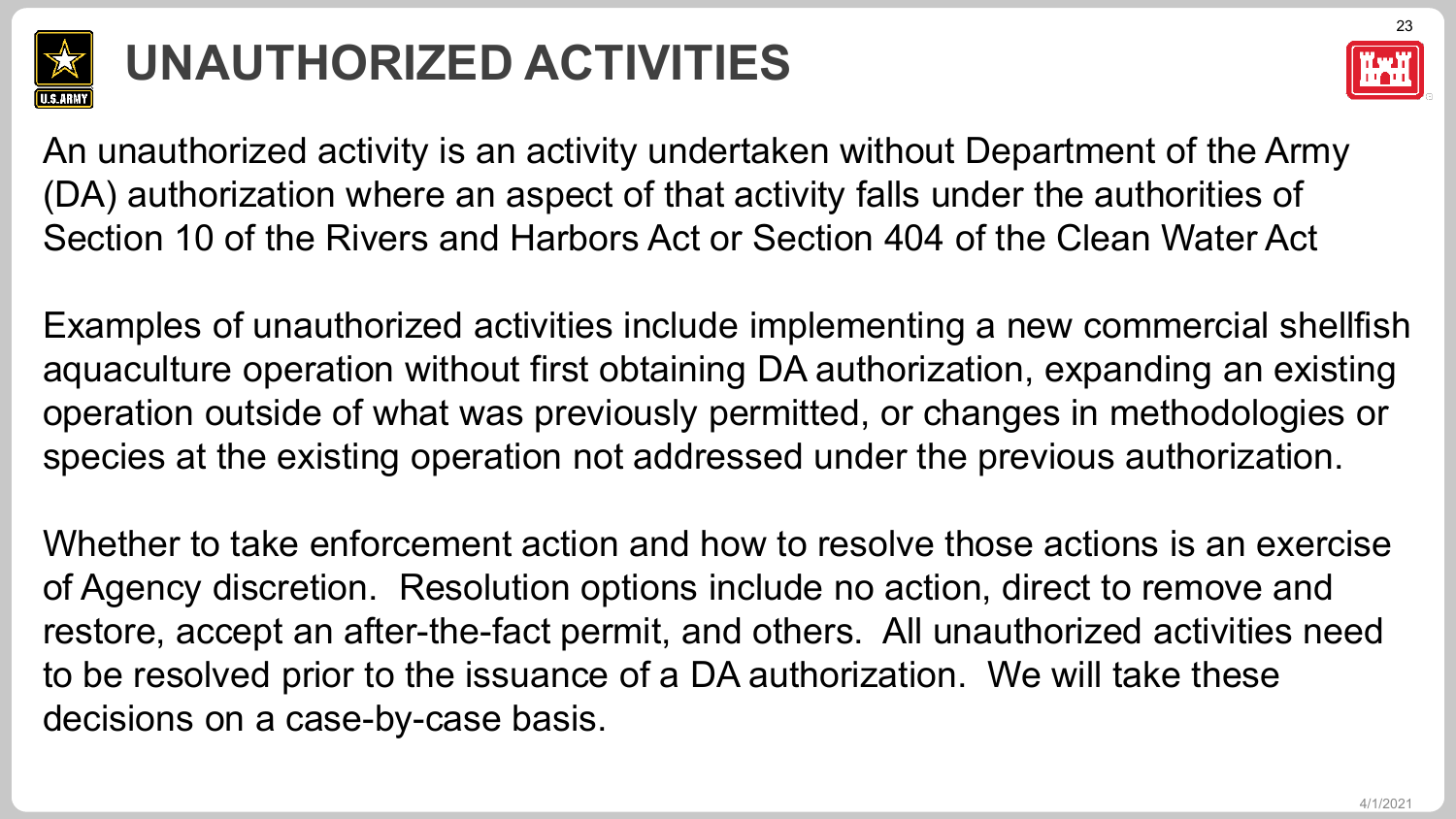#### **CURRENT STATUS OF PERMITTING AND PRESET AND REFAIL** U.S.ARMY **THE WAY-AHEAD**



- The Reinforcement Team has made 15 individual permit decisions and has over 600 plus pending applications. The permit review process has many steps and the Corps has taken action on many of the applications.
- The Corps acknowledges it will not be able to issue over 600 permits in the next few months.
	- Recent average pace is 4 per week, and we anticipate the pace will increase within weeks.
- To assist, Corps is doubling the size of the leadership and project management team.
- Please be responsive to information requests and ask project managers question if something is not clear or if you do not understand the request.
	- » Incoming PMs will reach out to applicants for introductions and notifying of their taking over the project.
	- » They will discuss with you the status of your application.
- We are continuously evaluating our procedures for opportunities to create efficiencies through adaptive management.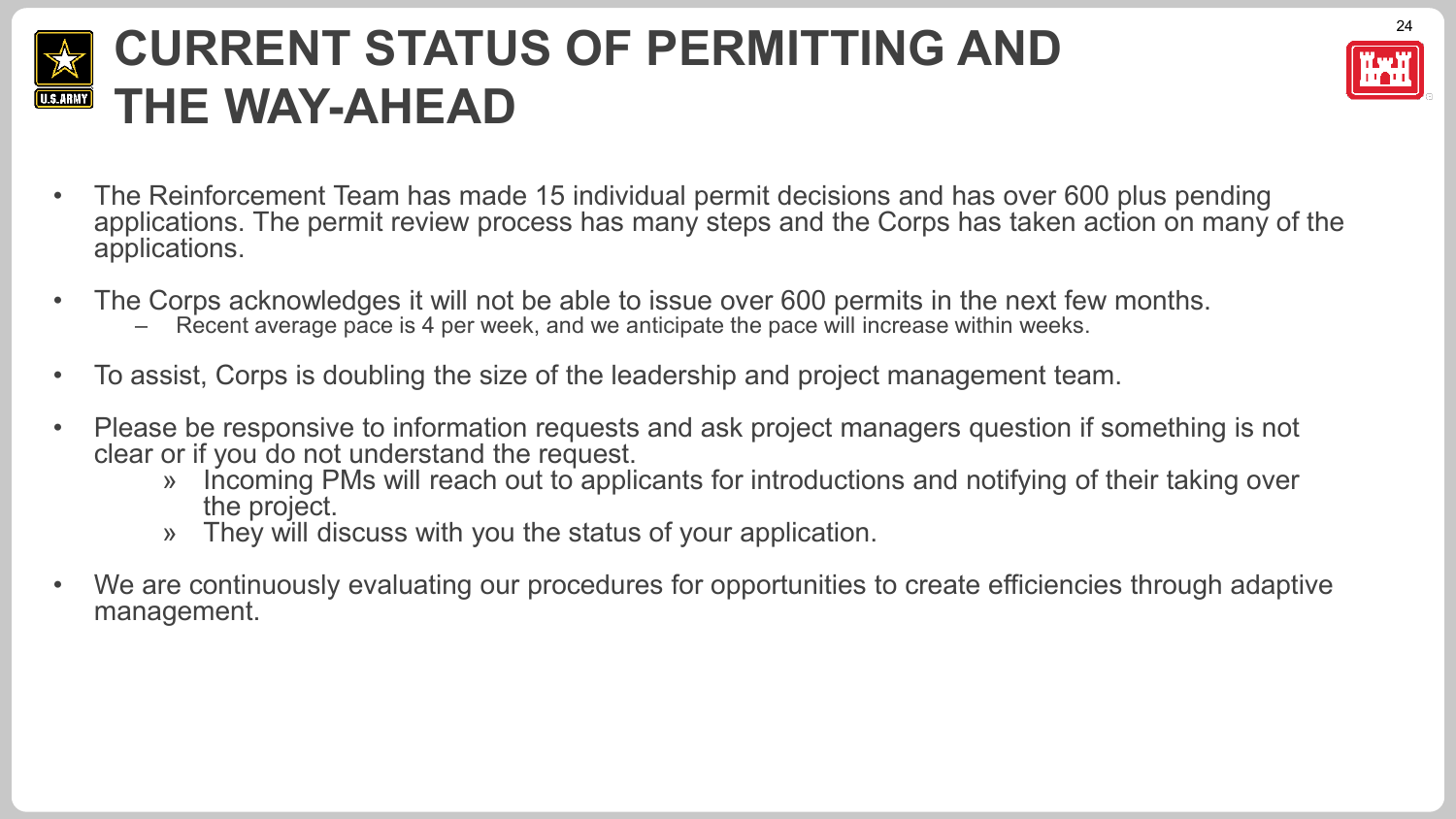

# **SEATTLE DISTRICT WEBSITE**



**For information, Special Public Notice's, and regularly updated Frequently Asked Questions (FAQs)**

<https://www.nws.usace.army.mil/Missions/Civil-Works/Regulatory/Shellfish-Aquaculture/>

**For more information, about the geographic project manager for shellfish mariculture (TO BE UPDATED):**

<https://www.nws.usace.army.mil/Missions/Civil-Works/Regulatory/Contact-Us/>